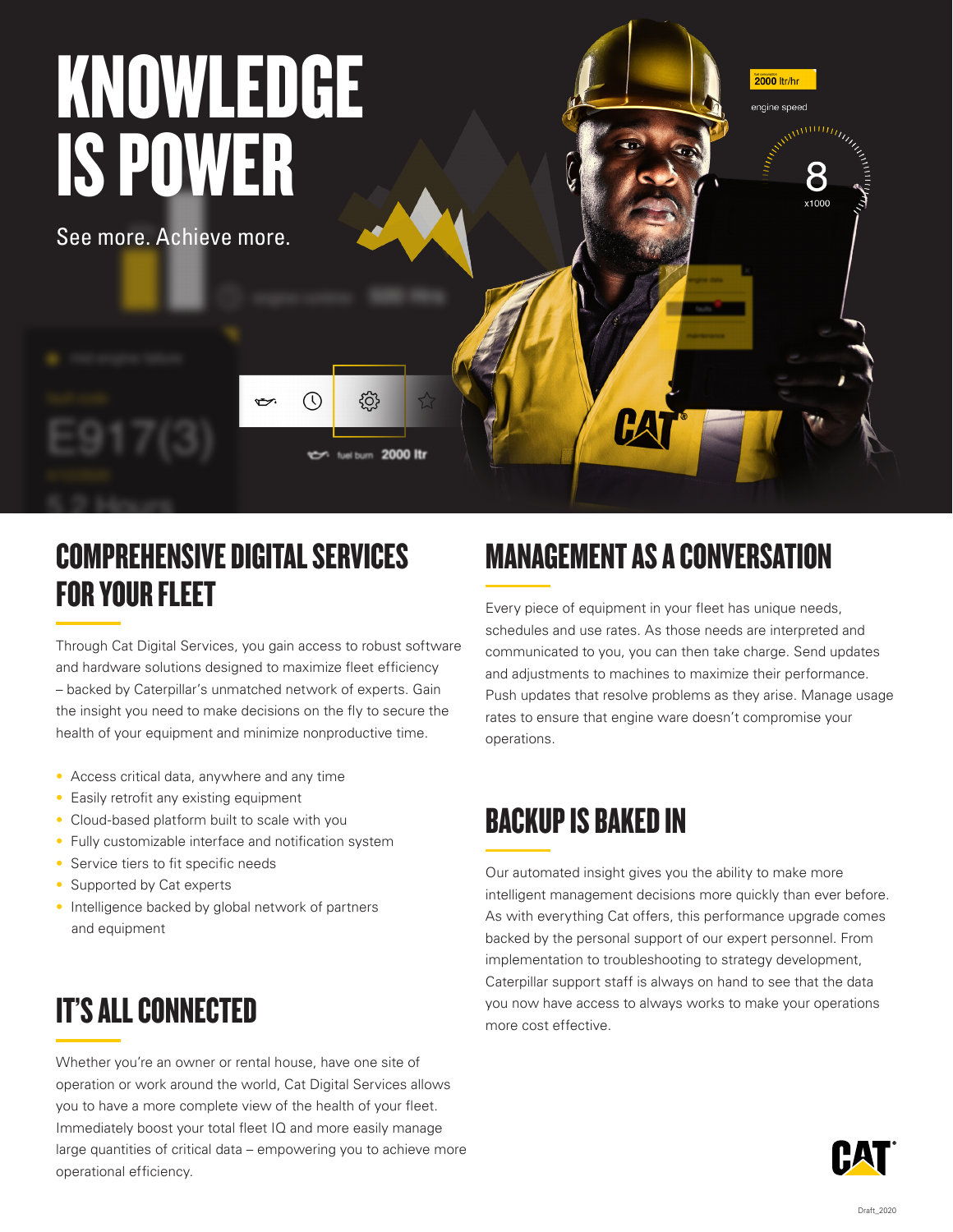# PLATFORM FEATURES

#### **Hardware and software that scale to match the needs of the operator**



# TURN INTELLIGENCE INTO ACTION

Caterpillar's suite of Digital Services provides the data and expertise need to maximize fleet health and performance – through both proactive measures and real-time problem solving.

## ASSET HEALTH MONITORING

Gain a deeper understanding of what's powering your fleet. Monitor critical aspects of every piece of equipment to stay ahead of servicing or repair needs – helping you avoid costly, unnecessary downtime.

## ASSET HEALTH INSIGHT

Ensure a more productive future for your operations. Through our robust suite of analytic services which is designed to help more accurately predict issues before they arise – ensuring problems are fixed before they shut down operations.

## SMARTER MAINTENANCE & REPAIRS

Leverage technology that enables proactive problem solving to stay a step ahead. Schedule maintenance and take on repairs in real time to ensure assets are always operating at peak performance.

# REPORTS & NOTIFICATIONS

Get detailed, critical data delivered straight to any internet connected device. Through our robust, cloud-based system, you can customize your real-time reporting needed to make effective fleet management possible.

### ACCESS TO EXPERTISE

Turn expert knowledge into action. From consulting to outsourcing, Caterpillar experts deliver the knowledge needed to get the most out of every asset in a fleet.

### INDUSTRY SPECIFIC SOLUTIONS

We know that each piece of equipment on a worksite comes with its own set of service and operational needs. Our Digital Services offerings deliver flexible solutions capable of overseeing their health and providing actionable data that keeps costly downtime at bay. The goal is to always ensure that no matter the equipment, it's always running at peak performance. It's ideal across a wide range of offerings. This is a sample of our many applications:

- Crushers
- Compressors
- Chippers & Grinders
- Drills
- Pumps